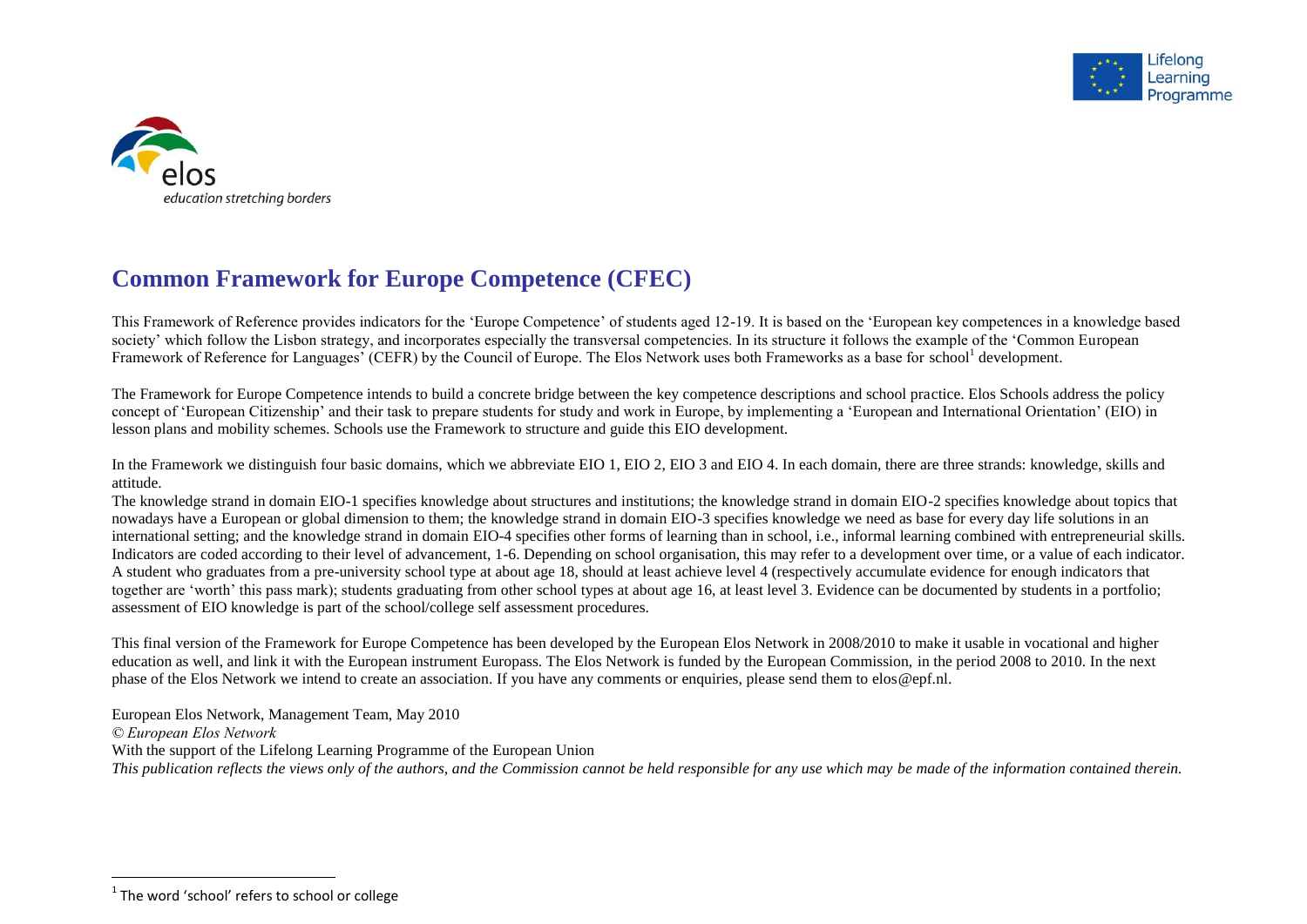## **Common Framework for Europe Competence (CFEC)**

| Credit level: 1         |                                    |                                      |                                      |                                       |                                     |                                      |
|-------------------------|------------------------------------|--------------------------------------|--------------------------------------|---------------------------------------|-------------------------------------|--------------------------------------|
| <b>Domain EIO-1</b>     | I have basic knowledge of the      | I have an idea of the variation      | I understand shared concepts such    | I understand the structure and        | I have informed opinions on the     | I know in which fields European      |
|                         | geography in Europe and a general  | within Europe (per country: natural  | as democracy, citizenship and the    | function of European and              | whole process of European           | and international institutions exert |
|                         | idea of European history.          | condition, size of population,       | international declarations           | international institutions (EU, CoE,  | integration and the social /        | an important influence, and can      |
| I am an                 |                                    | language, affiliation to EU or other | expressing them.                     | UN, Nato etc.; in relation to each    | economic / environmental problems   | explain the consequences for         |
| informed                |                                    | supranational institutions).         |                                      | other and to national/regional        | which arise from that, for Europe   | citizens, giving concrete examples.  |
|                         | $EIO-1.1.1$                        | EIO-1.2.1                            | $EIO-1.3.1$                          | EIO-1.4.1<br>affairs).                | and the wider world.<br>EIO-1.5.1   | EIO-1.6.1                            |
| <b>European citizen</b> | I can collect and organize general | I can collect and organize           | I can give an outline of the history | I can access and process              | I can relate the values Europe      | I can defend my opinions on          |
| who can access,         | information on Europe and the      | information on current European      | of European integration, and can     | information from different foreign    | stands for (such as: peace,         | European affairs in discussions with |
|                         | wider world.                       | and international affairs.           | relate European key figures to       | media about topics with a             | democratic decision-making,         | others with well-informed            |
| process and             |                                    |                                      | certain events.                      | supranational / international         | separation of religion and state,   | arguments.                           |
| evaluate                |                                    |                                      |                                      | dimension.                            | economic prosperity) to what they   |                                      |
| knowledge               |                                    |                                      |                                      |                                       | mean to me personally (my rights    |                                      |
|                         | $EIO-1.1.2$                        | $EIO-1.2.2$                          | EIO-1.3.2                            | EIO-1.4.2                             | and responsibilities).<br>EIO-1.5.2 | EIO-1.6.2                            |
| relevant to             | I am aware of the principles of    | I can share knowledge with my        | I can share knowledge about a        | form my own opinion about             | I take an active role as a European | I have an idea of the importance of  |
| Europe and the          | democracy in European countries.   | classmates on my own country         | broad range of European countries    | critical European and international   | citizen at school and in the        | lifelong learning and the steps to   |
|                         |                                    | (politics, geography, economics,     | with other students abroad.          | issues (such as enlargement,          | community.                          | take towards personal fulfilment,    |
| wider world, and        |                                    | history, science and technology,     |                                      | constitution, globalisation etc.) and |                                     | active citizenship and employability |
| act upon it.            |                                    | culture / national heritage) in      |                                      | the consequences for citizens.        |                                     | in Europe.                           |
|                         | $EIO-1.1.3$                        | relation to Europe.<br>$EIO-1.2.3$   | EIO-1.3.3                            | EIO-1.4.3                             | EIO-1.5.3                           | $EIO-1.6.3$                          |

| Credit level:   1   |                                    |                                      |                                    |                                     |                                       |                                      |
|---------------------|------------------------------------|--------------------------------------|------------------------------------|-------------------------------------|---------------------------------------|--------------------------------------|
| <b>Domain EIO-2</b> | I know how friends in other        | I know how daily life in a family in | I know how family and friendship   | I am aware of rules and             | I find my way to institutions in the  | I know how to access international   |
|                     | countries communicate with each    | another country is structured.       | relations in another country work. | responsibilities of students at a   | partner schools' city or region that  | information about how to live,       |
|                     | other, about which topics, and can |                                      |                                    | foreign partner school and in the   | provide information about living      | study and work in another country.   |
| I can               | join in.                           |                                      |                                    | local community.                    | and working in the community.         |                                      |
| communicate         | $EIO-2.1.1$                        | EIO-2.2.1                            | EIO-2.3.1                          | $EIO-2.4.1$                         | EIO-2.5.1                             | EIO-2.6.1                            |
|                     | I am aware of the diversity of     | I try to learn the basics of a       | I can express my own opinions,     | I can apply different communication | I can identify and interpret explicit | I can discuss controversial          |
| effectively and     | languages in Europe and beyond     | language other than my mother        | needs, feelings and communicate    | styles in a common language of      | or implicit values in my own or       | international issues with people     |
| cope in             | and know basic aspects of at least | tonque (and other than the           | coherently about them in a         | communication to different          | others' communication in a            | from other backgrounds in a          |
|                     | two languages other than my        | common language of                   | common language of                 | intercultural settings.             | common language.                      | common language, while               |
| everyday life in    | mother tonque.                     | communication) of a partner          | communication with my peers from   |                                     |                                       | acknowledging differences in norms   |
| a European /        | $EIO-2.1.2$ student.               | EIO -2.2.2 I                         | EIO-2.3.2<br>other countries.      | EIO-2.4.2                           |                                       | $EIO-2.5.2$ and values.<br>EIO-2.6.2 |
| international       | I can connect with persons from    | I can show respect (verbally and     | I can talk about how stereotypes   | I can adapt to other ways of        | I am confident in my                  | I feel motivated and prepared to     |
|                     | Europe and other parts of the      | nonverbally) for the opinion of      | and discrimination work, in a      | communication during a stay         | communication with others in a        | take initiative towards future study |
| setting.            | world.                             | persons from a different cultural    | multicultural group.               | abroad, without giving up my own    | common language (even if I make       | and work in a European /             |
|                     |                                    | background.                          |                                    | identity.                           | mistakes) while I try to improve      | international setting.               |
|                     | $EIO-2.1.3$                        | $EIO-2.2.3$                          | $EIO - 2.3.3$                      | $EIO-2.4.3$                         | further.<br>EIO-2.5.3                 | $EIO-2.6.3$                          |

| Credit level:       |                                    |                                      |                                     |                                     |                                       |                                       |
|---------------------|------------------------------------|--------------------------------------|-------------------------------------|-------------------------------------|---------------------------------------|---------------------------------------|
| <b>Domain EIO-3</b> | I know sites and expressions of    | I can find and compare with peers    | I can find and compare with peers   | I know which topics cannot be       | I understand how national and/or      | I can find out and evaluate           |
|                     | common (European or world)         | information from our countries on    | information from our countries on   | solved on a national scale, and     | international decisions effect shared | together with peers abroad where      |
|                     | heritage in my country and the     | selected consumer affairs (such as   | our national attitude towards       | research one topic in its European  | objectives (such as Millennium        | and how I can continue my studies     |
| I can collaborate   | country of my peers.               | price levels or protection of        | selected European and international | and global dimension across several | Development Goals, sustainability     | internationally.                      |
|                     |                                    |                                      |                                     |                                     |                                       |                                       |
| constructively      |                                    | consumers' rights).                  | topics.                             | countries, together with peers.     | etc.), and how this is seen in my     |                                       |
|                     |                                    |                                      |                                     |                                     | and my partners' country.             |                                       |
| with peers from     | $EIO-3.1.1$                        | EIO-3.2.1                            | EIO-3.3.1                           | EIO-3.4.1                           | EIO-3.5.1                             | EIO-3.6.1                             |
| other countries     | I can use e-mail to present myself | I am internationally computer        | I know how to negotiate and act     | I can carry out and evaluate tasks  | I can participate actively in         | I can contribute actively to the      |
|                     | and my interests and hobbies and   | literate, and use the Internet for   | according to a 'code of conduct'    | together with students from other   | planning and running a new project    | project management and                |
| on a common         | request the same information from  | chats, forums, searches within a     | during exchanges with partner       | countries, in face-to-face meetings | with groups/teams of students and     | administration of international       |
| thematic task or    | my peers in other countries        | common project with peers abroad.    | students abroad or online.          | (abroad or via skype or video-      | teachers from other countries.        | activities in an educational setting. |
|                     | EIO-3.1.2                          | EIO-3.2.2                            | EIO-3.3.2                           | EIO-3.4.2<br>conferencing).         | EIO-3.5.2                             | $EIO-3.6.2$                           |
| project.            | I show interest and respect for    | I am aware that how persons from     | I exchange my opinions about        | I can cope with problems arising in | I initiate and organize an individual | I participate actively in debates,    |
|                     | others in Europe and the wider     | other cultures act, might arise from | European and international affairs  | collaboration with students and     | learning period (such as a course or  | simulations or other events in the    |
|                     | world.                             | different norms and values than my   | with students from other countries, | teachers from other countries.      | internship) abroad.                   | public domain in Europe and the       |
|                     |                                    | own.                                 | and learn about different points of |                                     |                                       | wider world.                          |
|                     | $EIO-3.1.3$                        | $EIO-3.2.3$ view.                    | $EIO-3.3.3$                         | EIO-3.4.3                           | EIO-3.5.3                             | $EIO-3.6.3$                           |